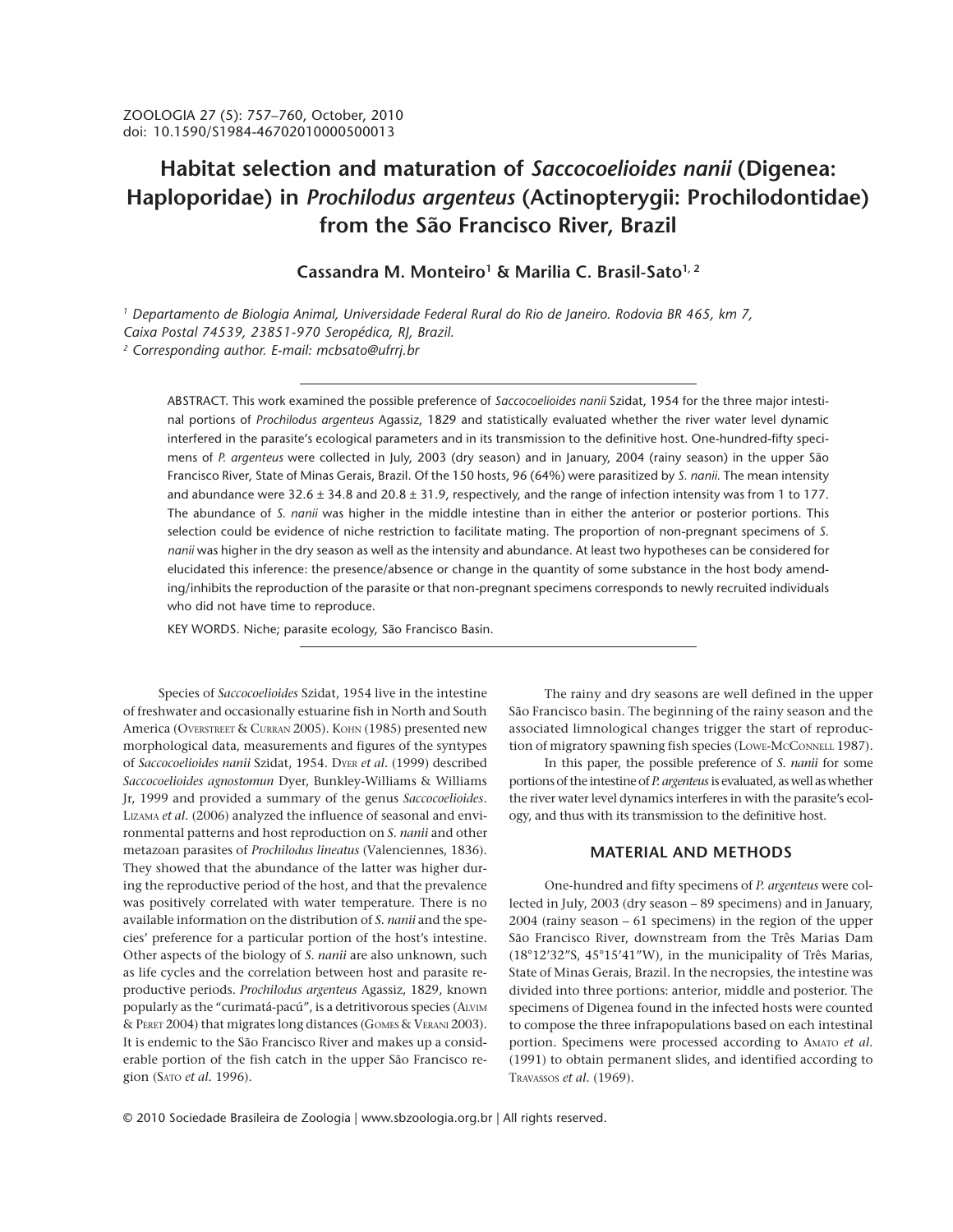The prevalence, intensity and abundance of *S. nanii* were calculated for all samples combined, and in separate, for the two rainfall periods (rainy and dry), and abundance was also calculated separately for the anterior (AI), middle (MI) and posterior intestinal (PI) portions. To determine whether the *S. nanii* parasites were more abundant at a particular portion of the intestine, the Friedman test  $(\chi^2_{r})$  and the Mann-Whitney (U) test were used to detect possible pair-wise differences in abundance. In the statistical analyses, all hosts included were parasitized in at least one intestinal region. The helminths of hosts that showed abundance greater than or equal to the mean of each season were separated into two groups: not pregnant (without eggs in the uterus) and pregnant (with eggs in the uterus). The Chi-square  $(\chi^2)$  test was used to compare the proportion of pregnant and non-pregnant specimens of *S. nanii* between the two periods (rainy and dry). The Chi-square test with Yates' correction was used to verify if the prevalence (P) was influenced by the rainfall dynamic of the São Francisco River, and the Mann-Whitney test to evaluate the variation in intensity (I) and abundance (A) of parasites. The ecological terminology follows BUSH *et al.* (1997) and the statistical tests followed ZAR (1996), to the level of significance, p < 0.05. Voucher specimens of the host were deposited in the Museu de Zoologia of the Universidade de São Paulo (USP), São Paulo, Brazil (MZUSP 95167), and specimens of *S. nanii* in the Coleção Helmintológica do Instituto Oswaldo Cruz, Rio de Janeiro, Brazil (CHIOC 36917, 36918a, b).

#### **RESULTS**

Of the 150 hosts examined, 96 (64%) were parasitized by *S. nanii.* The prevalence, range, mean intensity and mean abundance of *S. nanii* are given for the total sample, and for the two rainfall periods (Tab. I). The abundance at the different intestinal portions (Tab. II), and the proportion of pregnant and nonpregnant individuals in each rainfall period (Tab. III) are also presented.

The intensity and abundance of the parasites were higher in the dry season (I =  $41.21 \pm 38.42$ , A =  $30.56 \pm 37.68$ ) than in the rainy season  $(I = 13.50 \pm 10.97$ ,  $A = 6.64 \pm 10.22$   $(U = 425.50$ , p < 0.0001 and U = 1472.00, p < 0.0001, respectively). There was no significant difference in the prevalence of *S. nanii* between the two sampling periods ( $\chi^2$  = 8.74, p = 1.508).

Thirteen hosts had only parasites at one portion of the intestine: one in the anterior intestine (7.69%), ten in the middle intestine (76.92%) and two in the posterior intestine (15.38%). The abundance of *S. nanii* was higher in the middle intestine (A  $= 11.17 \pm 20.77$ ) than in the anterior (A = 5.23  $\pm$  9.88) or posterior (A =  $4.43 \pm 0.10$ ) of *P. argenteus* ( $\chi^2$ <sub>r</sub> = 23.93, p < 0.0001) (AI – MI: U = -3.96, p < 0.0001; AI – PI: U = -1.11, p = 0.266; MI – PI: U  $= -4.84$ ,  $p < 0.001$ ), respectively. The proportion of non-pregnant specimens of *S. nanii* in the samples was higher in the dry season ( $\chi^2$  = 18.01, p < 0.0001).

#### **DISCUSSION**

In general, helminths are highly specific (STOCK & HOLMES 1988), and are characterized by having habitat preferences within specific host sites. Each parasite occupies its own habitat, since the resources are limited in the host (SUKHDEO 1990). This study has shown that the middle intestine of *P. argenteus* is the region most commonly used by *S. nanii*. This preference could be a result of a niche restriction that facilitates mating (ROHDE 1994). The anterior and posterior portions of the intestine were rarely infected by other adult helminths, and may be considered underexploited, thus constituting vacant niches available for colonization by *S. nanii.* Although the middle intestine was region most heavily parasitized by *S. nanii,* the distribution of individuals of this species along the entire intestine may represent a low level of specialization of this host

Table I. Prevalence, range, mean intensity, mean abundance of *S. nanii* of *P. argenteus*, from the São Francisco River, Três Marias, Minas Gerais, Brazil.

| Seasons      | Prevalence (%) | Range  | Mean intensity    | Mean abundance    |
|--------------|----------------|--------|-------------------|-------------------|
| Rainy season | 49.18          | l – 50 | $13.50 \pm 10.97$ | $6.64 \pm 10.22$  |
| Dry season   | 74.15          | $-177$ | $41.21 \pm 38.42$ | $30.56 \pm 37.68$ |
| Total        | 64.00          | - 177  | $32.55 \pm 34.84$ | $20.83 \pm 31.93$ |

Table II. Abundance of *S. nanii* in the different intestinal portions of *P. argenteus*, from the São Francisco River, Três Marias, Minas Gerais, Brazil.

Table III. Proportion of pregnant and non-pregnant specimens of *S. nanii* of *P. argenteus*, from the São Francisco River, Três Marias, Minas Gerais, Brazil, in the rainfall periods.

| OCTUD, DIUZII.     |                   | TVIIITAS OCTAIS, BTAZII, IIT GTC TAITHAIT PCTIOQS. |              |                  |  |
|--------------------|-------------------|----------------------------------------------------|--------------|------------------|--|
| Intestinal portion | Abundance         | Rainfall periods                                   | Pregnant (%) | Non-pregnant (%) |  |
| Anterior           | $5.23 \pm 9.88$   | Dry                                                | 27.30        | 72.70            |  |
| Middle             | $11.17 \pm 20.77$ |                                                    |              |                  |  |
| Posterior          | $4.43 \pm 0.10$   | Rainy                                              | 41.55        | 58.45            |  |
|                    |                   |                                                    |              |                  |  |

ZOOLOGIA 27 (5): 757–760, October, 2010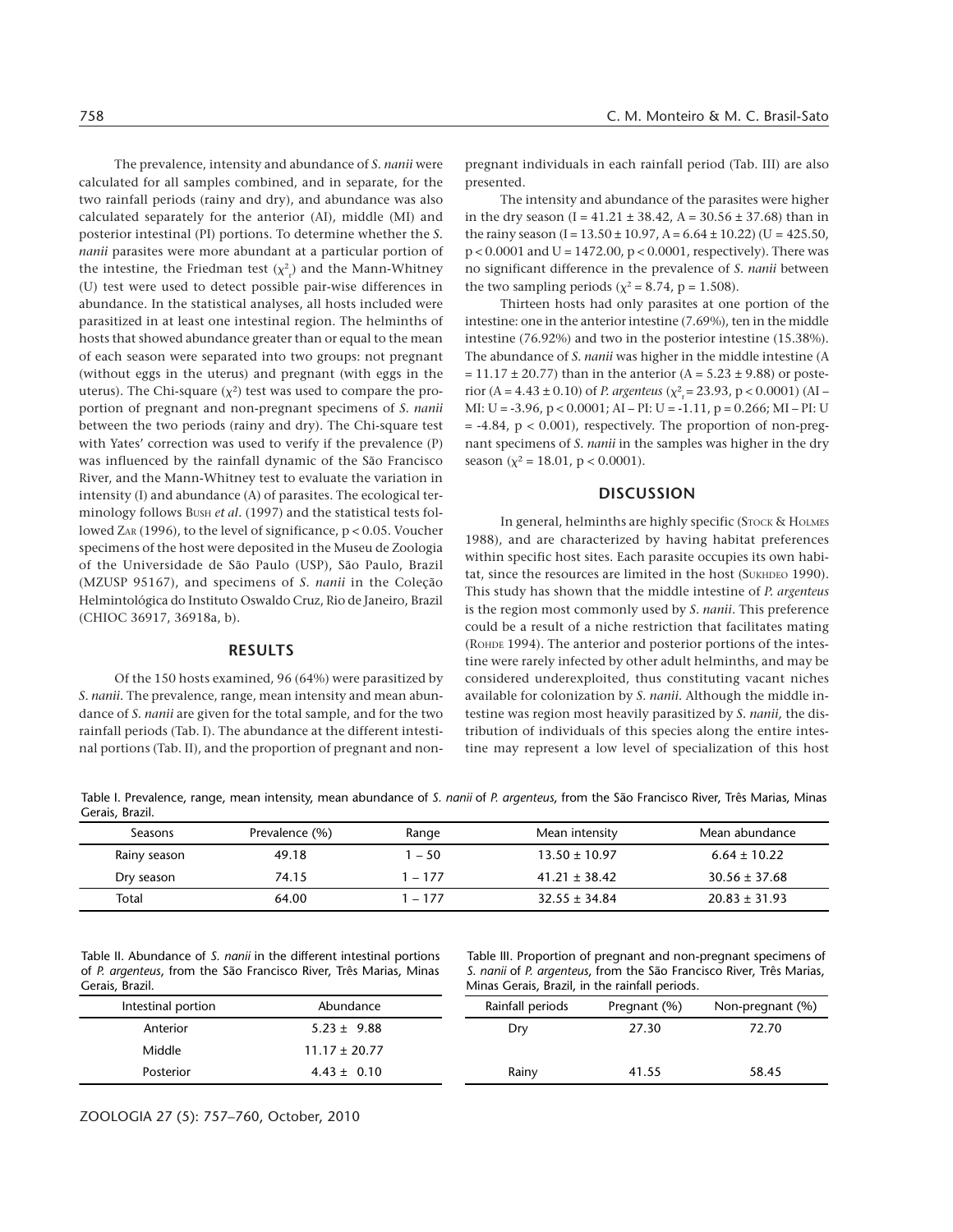regarding infection site, directly related to its high tolerance to the physiological conditions in each portion of the intestine (STOCK & HOLMES 1988). It is possible that the absence of other helminths allows *S. nanii* to expand its distribution to other areas with available resources to accommodate a greater number of parasites through occupation of a broader range of niches. The latter would be difficult in the presence of competitors (POULIN 2007).

 LIZAMA *et al.* (2006) showed that the abundance of *S. nanii* in *P. lineatus* was higher during the rainy season the same is valid during the dry season for *S. nanii* in *P. argenteus.* Abiotic factors can interfere directly and/or indirectly in the development of parasites (POULIN 1996)*.* Changes in water temperature, for example, can have a direct influence on the free-living larval stages of parasites, and can indirectly affect their growth, maturation, and reproduction inside their hosts (POJMÁNSKA 1995). Alterations in the physical-chemical parameters of the water at the beginning of the rainy season trigger the start of the spawning season of *P. argenteus,* which occurs from November to January (SATO *et al.* 2003)*.*The presence of non-pregnant individuals in both dry and rainy seasons suggests that the biological cycle of *S. nanii* was maintained in the two periods and that it was not synchronized with that of the host. Similarly, there were digenetic specimens with the uterus filled with eggs in both seasons. These results indicate a discrete seasonal maturation pattern for *S. nanii*. However, the proportion of non-pregnant digenetics in the infrapopulations was higher in the dry season, probably due to an increase in larval recruitment by the definitive host in this period. The presence of pregnant specimens of *S. nanii* in the two periods indicates that there is no synchronization between the reproduction of the parasite and the host. It also demonstrates that the intermediate and definitive hosts of *S. nanii* share the same environment both in the rainy and dry seasons, thus permitting the continuity of the parasite's biological cycle. The abundance of *S. nanii* in the dry season was a reflection of the greater number of non-pregnant specimens at infrapopulation, since the number of adults did not change significantly. From this observation, two hypotheses can be generated: 1) non-pregnant specimens may be a result of physiological changes in the host, which may have impacted the reproduction of the parasite. Hosts have mechanisms to maintain their homeostasis, i.e. their physical and chemical parameters within specified levels (COMBES 2001). Changes in hormones and other substances related to sexual maturation and reproduction, however, may impact the egg production in *S. nanii*; 2) non-pregnant specimens can be considered newly recruited individuals who have not had enough time to mature. Studies on the life cycle of species of *Saccocoelioides* address only the developmental stages that occur in the aquatic environment and in the invertebrate host (see MARTORELLI 1988, DÍAZ & GONZÁLEZ 1990). Therefore, there is no information available about the time needed for sexual maturation and early reproduction in the definitive host. However,

DÍAZ *et al.* (2009) elucidated the life cycle of *Culuwiya tilapiae* (Nazir & Marval, 1976) in Venezuela, and compared it to that of other living species *Culuwiya* Overstreet & Curran, 2005 and *Saccocoelioides tarpesensis* Díaz & González, 1990 (Haploporidae). They considered the life-cycle of all these species to be similar, at least in the early stages of development. *Culuwiya tilapiae* needs approximately 23 days inside the host to start reproduction (DÍAZ *et al.* 2009). If the cycle of *S. nanii* follows a similar pattern to that of other species in the family, non-pregnant specimens found in the gut of *P. argenteus* can correspond to newcomers who have not yet started eggs production.

## **ACKNOWLEDGMENTS**

We thank Ivan B.M. Sampaio of the Veterinary School of Universidade Federal de Minas Gerais for delineating the statistical analyses of the data; to Yoshimi Sato, Estação de Hidrobiologia e Piscicultura of CODEVASF for the resources, to CEMIG/CODEVASF working arrangement, to UFRRJ/IBAMA (MG) technical-scientific agreement co-operation for providing logistical and material support; to Philip J. Scholl for English revision, and the Capes for a postgraduate scholarship grant to the first author.

## **LITERATURE CITED**

- ALVIM, M.C.C. & A.C. PERET. 2004. Food resources sustaining the fish fauna in a section of the upper São Francisco river in Três Marias, MG, Brazil. **Brazilian Journal of Biology 64** (2): 195-202.
- AMATO, J.F.A.; W.A. BOEGER & S.B. AMATO. 1991. **Protocolos para Laboratório: Coleta e Processamento de Parasitos de Pescado.** Seropédica, Gráfica da Universidade Federal Rural do Rio de Janeiro, 81p.
- BUSH, A.O.; K.D. LAFFERTY; J.M. LOTZ & A.W. SHOSTAK. 1997. Parasitology meets Ecology on its own terms: Margolis *et al.*, revisited. **Journal of Parasitology 83** (4): 575-583.
- COMBES, C. 2001. **Parasitism: The ecology and Evolution of Intimate Interactions.** Chicago, The University of Chicago Press,728p.
- DÍAZ, M.T. & T.G. GONZÁLEZ. 1990. Ciclo de vida de *Saccocoelioides tarpazensis* n. sp. (Trematoda: Haploporidae). **Acta Científica Venezolana 41**: 327-336.
- DÍAZ, M.T.; A.K. BASHIRULLAH; L.E. HERNÁNDEZ & E. GÓMEZ. 2009. Life cycle of *Culuwiya tilapiae* (Nasir y Gómez, 1976) (Trematoda: Haploporidae) in Venezuela. **Revista Científica de América Latina 19** (5): 439-445.
- DYER, W.G.; L. BUNKLEY-WILLIAMS & E.H. WILLIAMS JR. 1999. *Saccocoelioides agonostomus* **sp. nov.** (Digenea: Haploporidae) from the Mountain Mullet and the Serajo Goby in Puerto Rico, with a Summary of the Genus. **Caribbean Journal of Science 35** (3-4): 225-230.
- GOMES, J.H.C. & J.R. VERANI. 2003. Alimentação de espécies de peixes do reservatório de Três Marias, p. 195-228. *In:*

ZOOLOGIA 27 (5): 757–760, October, 2010